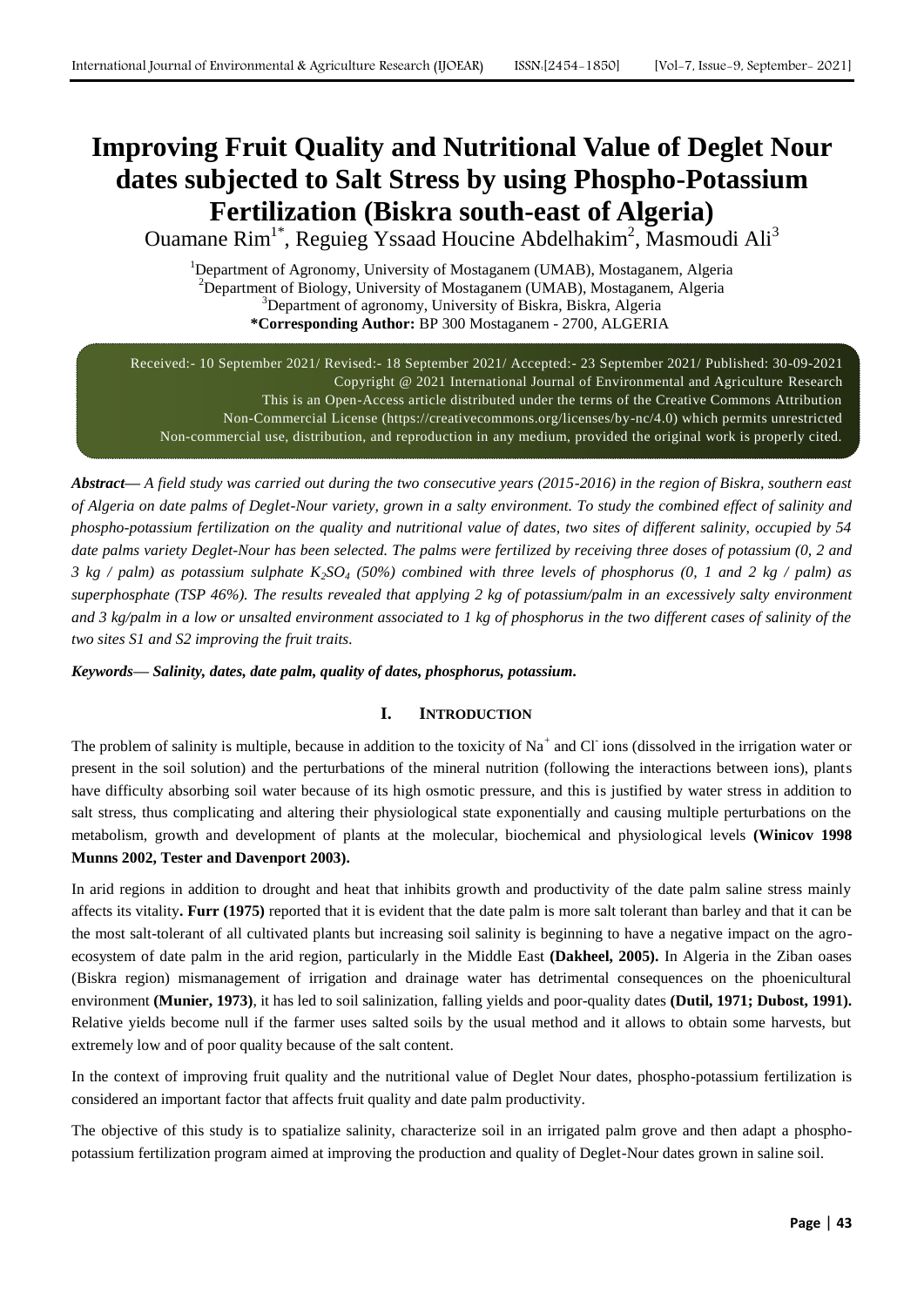# **II. MATERIALS AND METHODS**

The present study was conducted during the successive seasons of 2015 and 2016 in private orchard with an area of 21, 90 ha located in Biskra in the southern east of Algeria (Fig.1).

- For this purpose, the salinity map was established to study the spatial distribution of salinity in the orchard to select the suitable site for the study. The thematic map of the "CE" is interpolated with spatial analyst of Surfer 14 (Golden Software, LLC) (Fig.2).
- To meet the objectives of our study, it was necessary to locate two sites S1 and S2 of different salinity class in the same plot (from the established salinity map):

**Site S1**: Soil salinity > 16 dS/m, occupied by 27 palms.

**Site S2**: Soil salinity between (4-8 dS/m), occupied by 27 palms (uniform as possible, healthy of any infection, subjected to the same cultural practices, palm tree were planted at spacing 9x9 meters apart and irrigated by drip system.

The palm was fertilized with superphosphate (46%) as a source of phosphorus and potassium sulphate (K<sub>2</sub>SO<sub>4</sub> 50%) as a source of potassium. The soil analysis of the two studied sites is presented in Table 1.

Nine soil application treatments were arranged in completely randomized design with three replicates (1replicate  $= 1$  palm) per treatment (i.e :1x3x9 = 27), the treatments were as follow:

|                                          | <b>T5</b> : $2kg K + 1kg P$   |
|------------------------------------------|-------------------------------|
| <b>T1</b> : unfertilized tree (control), | <b>T6</b> : $2kg K + 2kg P$   |
| <b>T2</b> : $0kg K + 1kg P$              | <b>T7</b> : $3kg K + 0kg P$   |
| <b>T3</b> : $0kg K + 2kg$                | <b>T8</b> : $3kg K + 1kg P$   |
| $T4:2kg K + 0kg P$                       | <b>T9</b> : $3kg K + 2kg P$ . |

The treatments were added in either one dose to a depth of 40 cm from the soil surface and 50 cm apart from the palm trunk.





**FIGURE 1: Location of the study plot (Extract from Google Earth)**



**FIGURE 2: Salinity map of the study area (Interpolation of the EC)**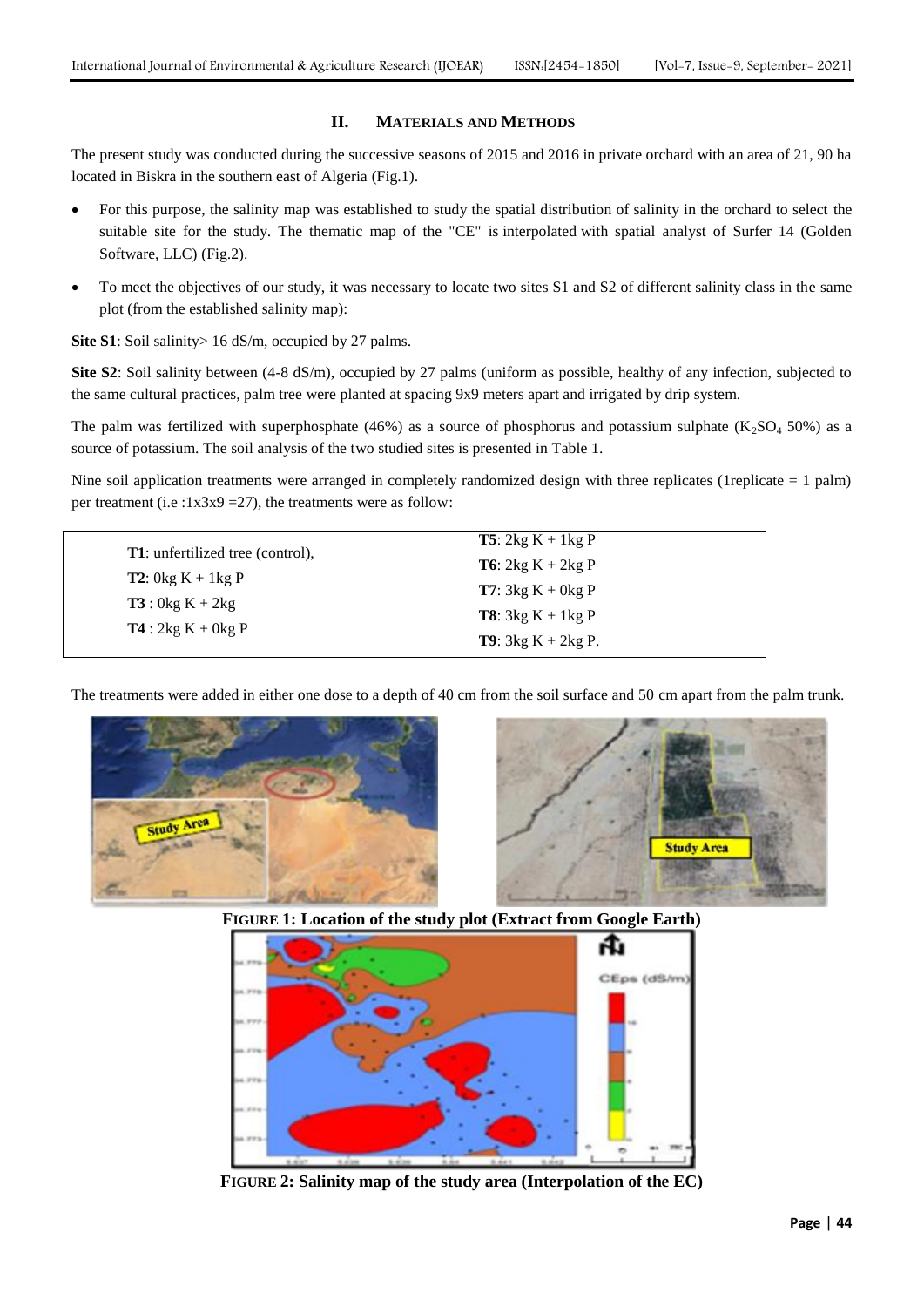| SUIL AND IKKIGATIUN WATEK ANALTSIS OF THE TWO EXPEKIMENTAL SITES |                                        |                                       |  |
|------------------------------------------------------------------|----------------------------------------|---------------------------------------|--|
| <b>Properties</b>                                                | Site S1 (EC $_{\text{Soil}}$ > 16dS/m) | Site S2 (EC $_{\text{Soil}}$ 4-8dS/m) |  |
| pH                                                               | 7.98                                   | 7.96                                  |  |
| $Na$ (meq $/l$ )                                                 | 37.3                                   | 6.87                                  |  |
| $Ca$ (meq $/l$ )                                                 | 6.8                                    | 11.06                                 |  |
| $Mg$ (meq/l)                                                     | 30.53                                  | 24.2                                  |  |
| $K$ (meq/l)                                                      | 2.06                                   | 0.6                                   |  |
| $Cl$ (meq/l)                                                     | 67.33                                  | 7.66                                  |  |
| $SO_4$ (meq/l)                                                   | 17.78                                  | 12.56                                 |  |
| $HCO3$ (meq $\ell$ l)                                            | 2.5                                    | 1.5                                   |  |
| Gypsum%                                                          | 60.10                                  | 57.33                                 |  |
| Total calcareous %                                               | 13.01                                  | 9.45                                  |  |
| $OM\%$                                                           | 0.53                                   | 1.19                                  |  |
| $EC$ irrigation water $(ds/m)$                                   | 5.5                                    |                                       |  |

**TABLE 1 SOIL AND IRRIGATION WATER ANALYSIS OF THE TWO EXPERIMENTAL SITES**

#### **2.1 Chemical characteristics of fruits**

A sample of 20 mature dates for each replicate was used to determine the chemical characteristics of the fruits. The fruits were cut into pieces with a clean knife; five grams were taken from fresh fruits to extract reducing sugars with water at 85°C and 3,5- dinitrosalicylic acid to extract total sugar **(Barbin, 2006).** The percentage of reducing sugar and the amount of total carbohydrates were determined according to **AOAC (1995).** Acidity (as malic acid) was determined according to **AOAC (1995).**

## **2.2 Moisture and mineral elements of fruits**

A sample of 20 fruits from each replicate was taken and washed with tap water, rinsed twice in distilled water cut into small pieces with a clean knife. Then, an amount of the fresh sample was weighed (fresh weight) and dried at a constant weight (g) in an air-drying oven at 70°C and weighed (dry weight). The moisture of the fruit was calculated as follows:

$$
M\% = \frac{M_1 - M_2}{P} \times 100\tag{1}
$$

Dried fruits were digested with H<sub>2</sub>O<sub>2</sub> and H<sub>2</sub>SO<sub>4</sub> according to **Evanhuis and Waard (1980).** Phosphorus was determined by ascorbic acid using the method of **Murphy and Riley (1962).** Potassium was determined with a flame photometer.

#### **2.3 Statistical analyses**

The data were processed by the analysis of variance technique (ANOVA) by Xlstat 2016 (Addinsoft, 2016, data analysis and statistical solution for Microsoft Excel). Treatment averages were separated and compared using significant differences at 0.05 level of significance according to **Snedecor and Cochran (1989).**

## **III. RESULTS AND DISCUSSION**

The results obtained show the positive impact of phospho-potassium fertilization on chemical parameters by increasing levels of total and reducing sugar in both sites compared to control date palms (Figures 5.6, 7, 8, 9, and 10)

However, the differences are not significant between the treated date palms and the control, and this explains why the response of palms to nutrients may not be clear in the first years of addition, and this is even more so as trees that have not been fertilized for a fairly long time are beginning to normalize and compensate for nutritional deficiencies and then show the good effect of fertilization **(Ibrahim, 2008).**

**André (1994)** noted that in very poor soil, do not try to correct these soils quickly, poor soil quickly captures nutrients like a sponge but its redistribution to plants is not as fast and is partial. The example of phosphorus is the most demonstrative in this regard; it is better to make corrections over several years than over one or two years.

Similar results were found by **Hussein et al (1977)** on the Khunaizi and Sukkari varieties, by **Bacha et al (1982)** on the Khudari variety and by **Furr et al (1955)** on the Deglet Noor date variety. These same authors confirmed that the quality of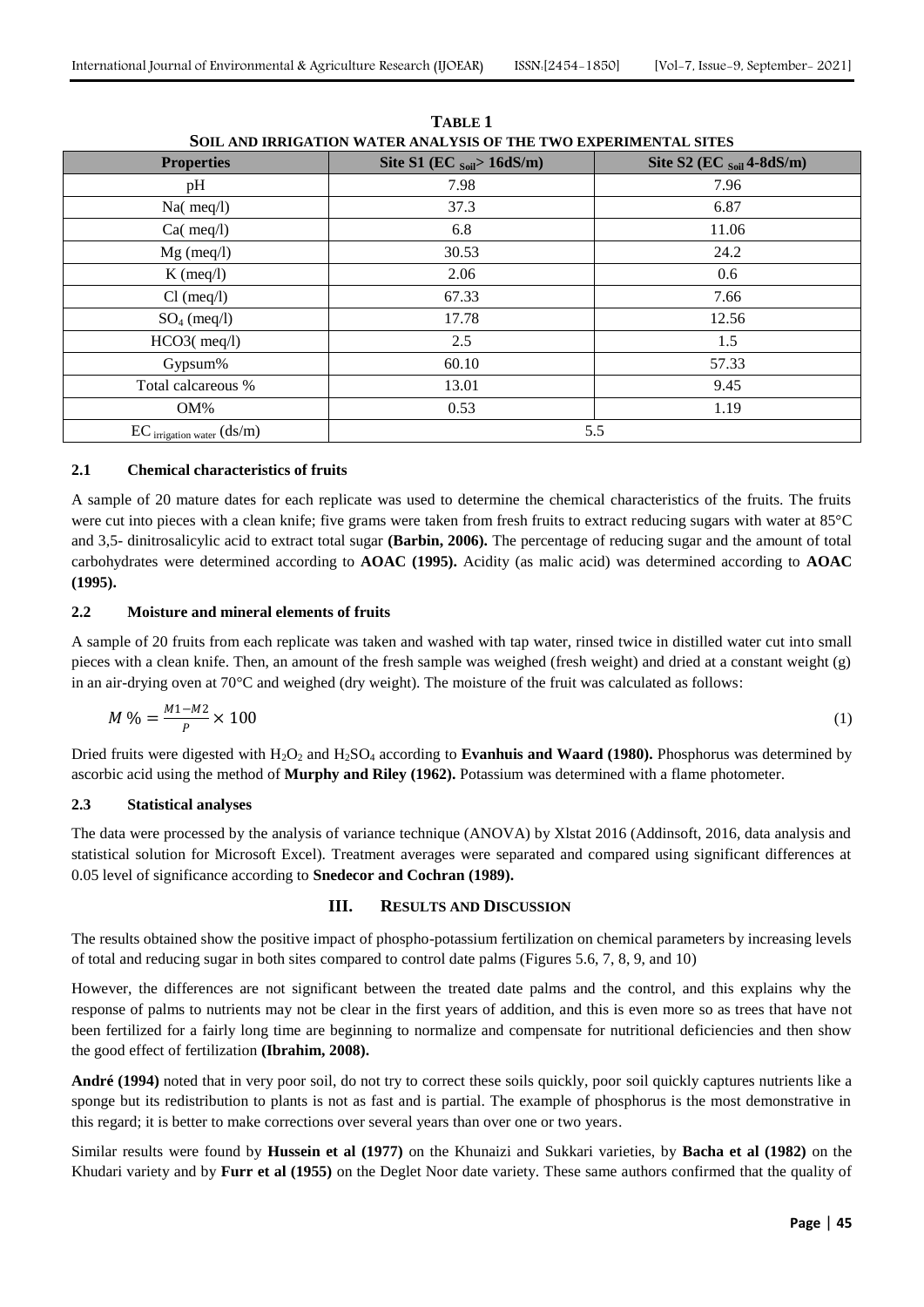the fruit of palm trees fertilized by mineral fertilizers was not significantly different from that of the control date palm. On the other hand **Harhash (2000), El-Shazly (1999), Bliss and Mathez (1983), Sinclair et al (1981)** obtained the same results and reported the desirable effect of the different levels of phosphorus and potassium in the formation of sugars.

However, these results do not agree with those of **Al kharusi et al (2009), Saleh (2009), Dialami and Mohebi (2010)** who reported that the acidity of dates is positively affected by the application of fertilizing elements.



**FIGURE 3: Total sugar levels of dates in both study dates in both study seasons <sup>F</sup>IGURE 4: Reducing Sugar levels of seasons**



**FIGURE 5: Water content of dates in both study seasons**



**FIGURE 7: Phosphorus levels of dates in both study seasons**





**FIGURE 6: Acidity level of dates in both study seasons**



**FIGURE 8: Potassium level in both study seasons**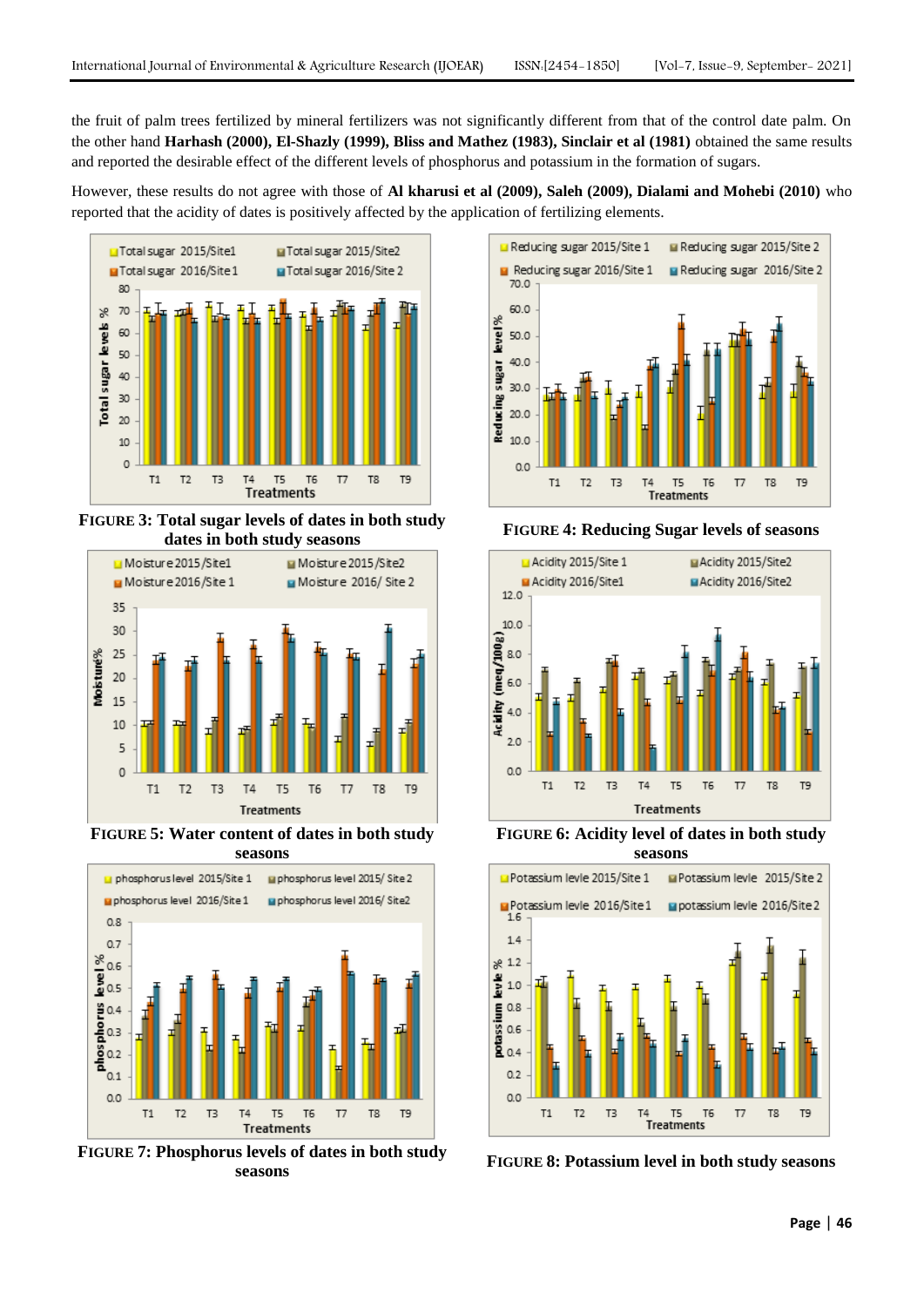#### **3.1 Moisture and mineral elements**

The results obtained show a significant increase in the fruit's water content during the second year, which shows the effect of mineral fertilization on date palm from the second year.

The contribution of 2 kg of potassium sulphate and 1 kg of phosphorus (TSP) in the site S1 coincides with extremely high moisture level of 30%, while the contribution of 3 kg of potassium sulphate and 1 kg of phosphorus (TSP) to site S2 has moisture level of 28%. These results are similar or higher than those reported by other researchers in other countries **(Al-Shahib et Marshall, 2003; Aidoo et al, 1996; Ahmed et al, 1995; Youssif et al, 1989**).

The results obtained indicate a significant increase in the concentration of phosphorus contained in dates during the second season in the two sites studied; but no significant difference in phosphorus concentration is found between the two salinity classes; on the other hand, statistical analyses show a significant difference between the treatments on phosphorus concentration, the highest value is marked by the T7 treatment in site S1 with 0.65% followed by the T7 and T9 treatments in site S2 with 0.57%. The results also show that phosphorus concentration in fruits increased significantly after potassium sulphate contribution, these results are in agreement with those obtained by **Kassem (2012), Kassem et al (1997) and Epstein, (1972)** who reported that the content of N, P,K, Fe, Zn in leaves and fruits increases through the application of potassium which strongly influences nutrient absorption and the translocation and distribution of other cations. The T9 treatment shows a concentration equal to that obtained by the T7 treatment in the S2 site, which may explain why the plant uses the minimum of the phosphorus brought by the fertilizers compared to the reserve phosphorus in the soil **(Anonymous, 1985)**; it also appears that the addition of potassium stimulates the absorption of reserve phosphorus compared to the phosphorus of the fertilizer compared to the phosphorus of the fertilizer which is exposed to precipitation reaction stresses in the alkaline and calcic medium hence the need to use fertilizer phosphorus in the low-salt environment.

The potassium analysis results showed a significant decrease in the potassium level in the fruits during the second season and this can be explained by the incomplete maturation of the dates and by the role of this element in the complete maturation of the fruits.

## **IV. CONCLUSION**

It is therefore necessary to emphasize that date palms, like other trees, need to be fertilized, especially since the palm tree needs nutrients continuously without any specific period, because its growth continues throughout year. At the end of this study, we were able to highlight the effect of phospho-potassium fertilization in improving date quality as an integrated action to minimize the consequences of different constraints.

The quality of the dates obtained in this study complies with the criteria for the qualitative evaluation of dates of Algerian, Moroccan, Tunisian, Egyptian and Iraqi cultivars reported by **Rygg, (1953);Meligi and Sourial, (1982) and Mohamed et al, (1983); Rayens et al (1994);Othman (1995).**

To improve the quality and nutritional value of the fruits, it is recommended to apply 2kg of potassium sulphate/palm in an excessively salty environment and 3kg/palm in a non-salty environment with 1 kg of phosphorus in both situations.

#### **REFERENCES**

- [1] Ahmed IA, Ahmed AWK, Robinson R.K (1995). Chemical composition of date varieties as influenced by the stage of ripening. *Food Chemistry*, 54(2): 305–309.
- [2] Aidoo K.E; Tester R.F; Morrison J.E, Macfarlane D (1996). The composition and microbial quality of pre-packed dates purchased in Grater Glasgow. *International Journal of Food Science and Technology*, 31(1): 433–438.
- [3] Al -Shahib W, Marshall R .J (2003). Dietary fibre content of dates from 13 varieties of date palm phoenix Dactylifera .L. *International journal of food Science and Nutrition technology,* 37:719-721.
- [4] Al-Kharusi L.M; Elmardi M.O; Ali A; Al-Julanda.F; AL-Said L; Abdelbasit K; AL-Alpha J.M; Chen. J and Zhang G; (2009). Effect of nitrogen fertilizer forms on growth, photosynthesis, and yield of rice under cadmium stress. *J. Plant Nutrition*,32 (2): 306-317.
- [5] Anonyme (1985). La fertilisation. Fédération nationale de l'industrie des engrais.
- [6] Bacha M.A, Abo-Hassan A.A (1982). Effects of soil fertilization on yield, fruit quality and mineral content of khudari date palm variety; first symposium on date palm Arabia Saudi,174-179.
- [7] Bliss E, Mathez E. (1983). The Arkell date garden fertilizer experiments. *Date growers Institute*, (22): 25-33.
- [8] Booij I, Piombog, Risterucci J.M, Coupe M, Thomas D, Merry (1992). Study on the chemical composition of dates at different stages of maturity for the varietal characterization of various cultivars of date palm (Phoenix dactylifera L.). *Fruits,* (47): 667-678
- [9] Broschat T.K. (1999). Nutrition and fertilization of palms. *Palms,* (43):73-76.